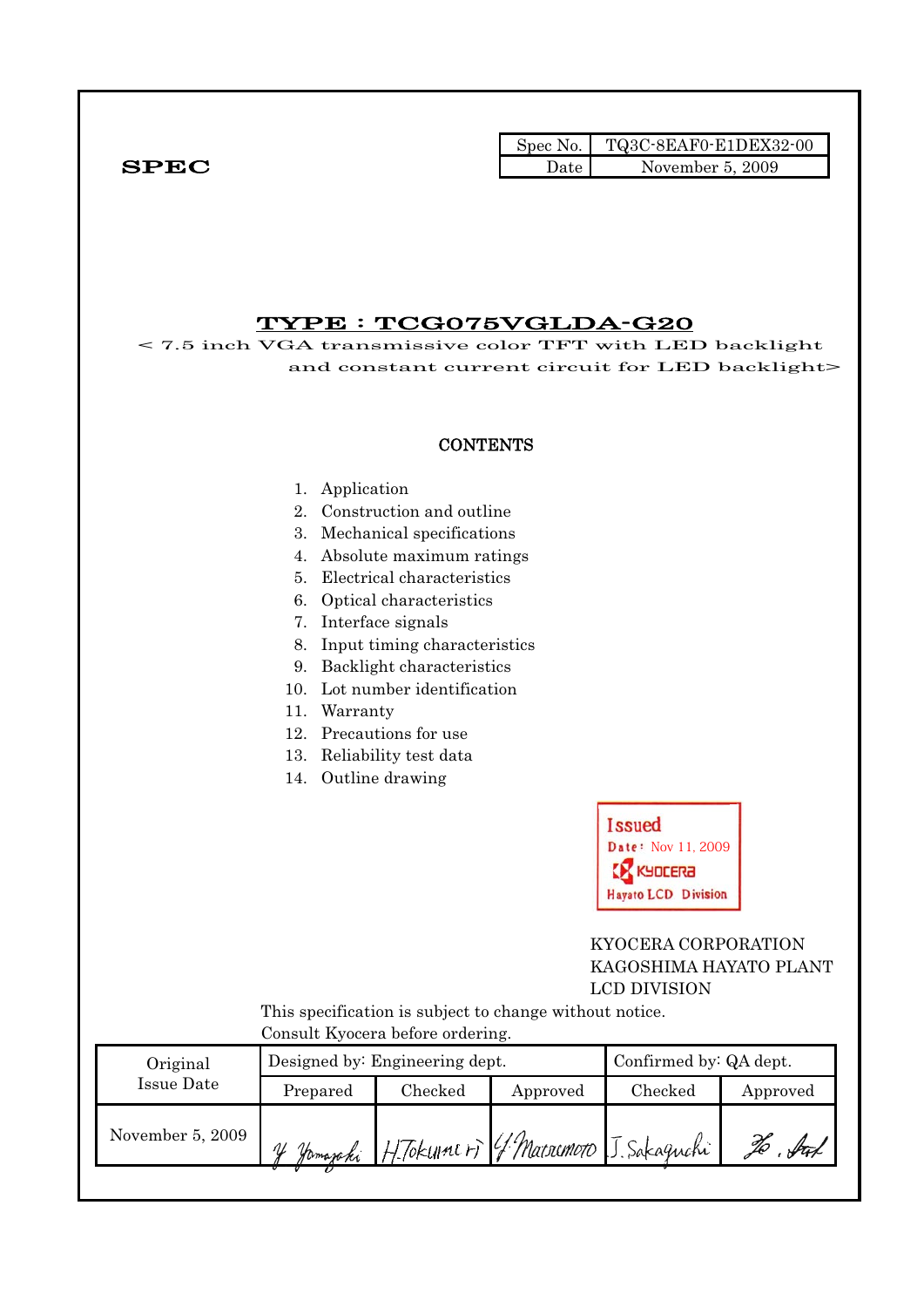| Spec No.              | Part No.        | Page |
|-----------------------|-----------------|------|
| TQ3C-8EAF0-E1DEX32-00 | TCG075VGLDA-G20 |      |

# Warning

- 1. This Kyocera LCD module has been specifically designed for use only in electronic devices and industrial machines in the area of audio control, office automation, industrial control, home appliances, etc. The module should not be used in applications where the highest level of safety and reliability are required and module failure or malfunction of such module results in physical harm or loss of life, as well as enormous damage or loss. Such fields of applications include, without limitation, medical, aerospace, communications infrastructure, atomic energy control. Kyocera expressly disclaims any and all liability resulting in any way to the use of the module in such applications.
- 2. Customer agrees to indemnify, defend and hold Kyocera harmless from and against any and all actions, claims, damages, liabilities, awards, costs, and expenses, including legal expenses, resulting from or arising out of Customer's use, or sale for use, or Kyocera modules in applications.

# Caution

1. Kyocera shall have the right, which Customer hereby acknowledges, to immediately scrap or destroy tooling for Kyocera modules for which no Purchase Orders have been received from the Customer in a two-year period.

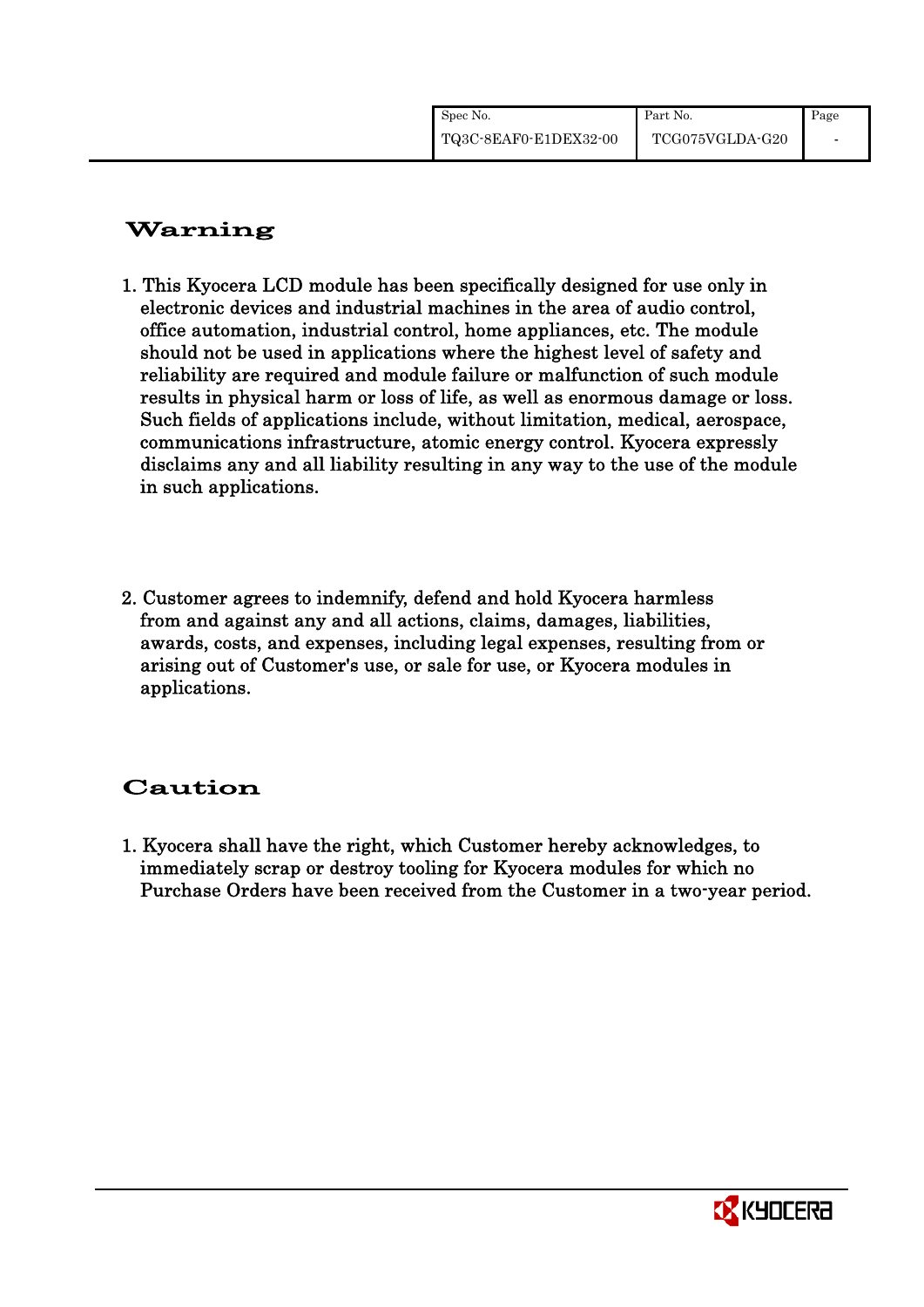|         |                                            |          |  | Spec No.                        |                                                    |  | Part No. $\,$ |                                         | Page |
|---------|--------------------------------------------|----------|--|---------------------------------|----------------------------------------------------|--|---------------|-----------------------------------------|------|
|         |                                            |          |  |                                 | ${\bf TQ3C\text{-}SEAF0\text{-}E1DEX32\text{-}00}$ |  |               | $\operatorname{TCG075VGLDA\text{-}G20}$ |      |
|         | Revision record<br>Confirmed by : QA dept. |          |  |                                 |                                                    |  |               |                                         |      |
|         | Date                                       |          |  | Designed by : Engineering dept. |                                                    |  |               |                                         |      |
|         |                                            | Prepared |  | Checked                         | Approved                                           |  | $\rm Checked$ | Approved                                |      |
|         |                                            |          |  |                                 |                                                    |  |               |                                         |      |
| Rev.No. | Date                                       | Page     |  |                                 | $\label{eq:2} \textbf{Descriptions}$               |  |               |                                         |      |
|         |                                            |          |  |                                 |                                                    |  |               |                                         |      |
|         |                                            |          |  |                                 |                                                    |  |               |                                         |      |
|         |                                            |          |  |                                 |                                                    |  |               |                                         |      |
|         |                                            |          |  |                                 |                                                    |  |               |                                         |      |
|         |                                            |          |  |                                 |                                                    |  |               |                                         |      |
|         |                                            |          |  |                                 |                                                    |  |               |                                         |      |
|         |                                            |          |  |                                 |                                                    |  |               |                                         |      |
|         |                                            |          |  |                                 |                                                    |  |               |                                         |      |
|         |                                            |          |  |                                 |                                                    |  |               |                                         |      |
|         |                                            |          |  |                                 |                                                    |  |               |                                         |      |
|         |                                            |          |  |                                 |                                                    |  |               |                                         |      |
|         |                                            |          |  |                                 |                                                    |  |               |                                         |      |
|         |                                            |          |  |                                 |                                                    |  |               |                                         |      |
|         |                                            |          |  |                                 |                                                    |  |               |                                         |      |
|         |                                            |          |  |                                 |                                                    |  |               |                                         |      |
|         |                                            |          |  |                                 |                                                    |  |               |                                         |      |
|         |                                            |          |  |                                 |                                                    |  |               |                                         |      |
|         |                                            |          |  |                                 |                                                    |  |               |                                         |      |
|         |                                            |          |  |                                 |                                                    |  |               |                                         |      |
|         |                                            |          |  |                                 |                                                    |  |               |                                         |      |
|         |                                            |          |  |                                 |                                                    |  |               |                                         |      |
|         |                                            |          |  |                                 |                                                    |  |               |                                         |      |
|         |                                            |          |  |                                 |                                                    |  |               |                                         |      |
|         |                                            |          |  |                                 |                                                    |  |               |                                         |      |
|         |                                            |          |  |                                 |                                                    |  |               |                                         |      |
|         |                                            |          |  |                                 |                                                    |  |               |                                         |      |
|         |                                            |          |  |                                 |                                                    |  |               |                                         |      |
|         |                                            |          |  |                                 |                                                    |  |               |                                         |      |
|         |                                            |          |  |                                 |                                                    |  |               |                                         |      |
|         |                                            |          |  |                                 |                                                    |  |               |                                         |      |

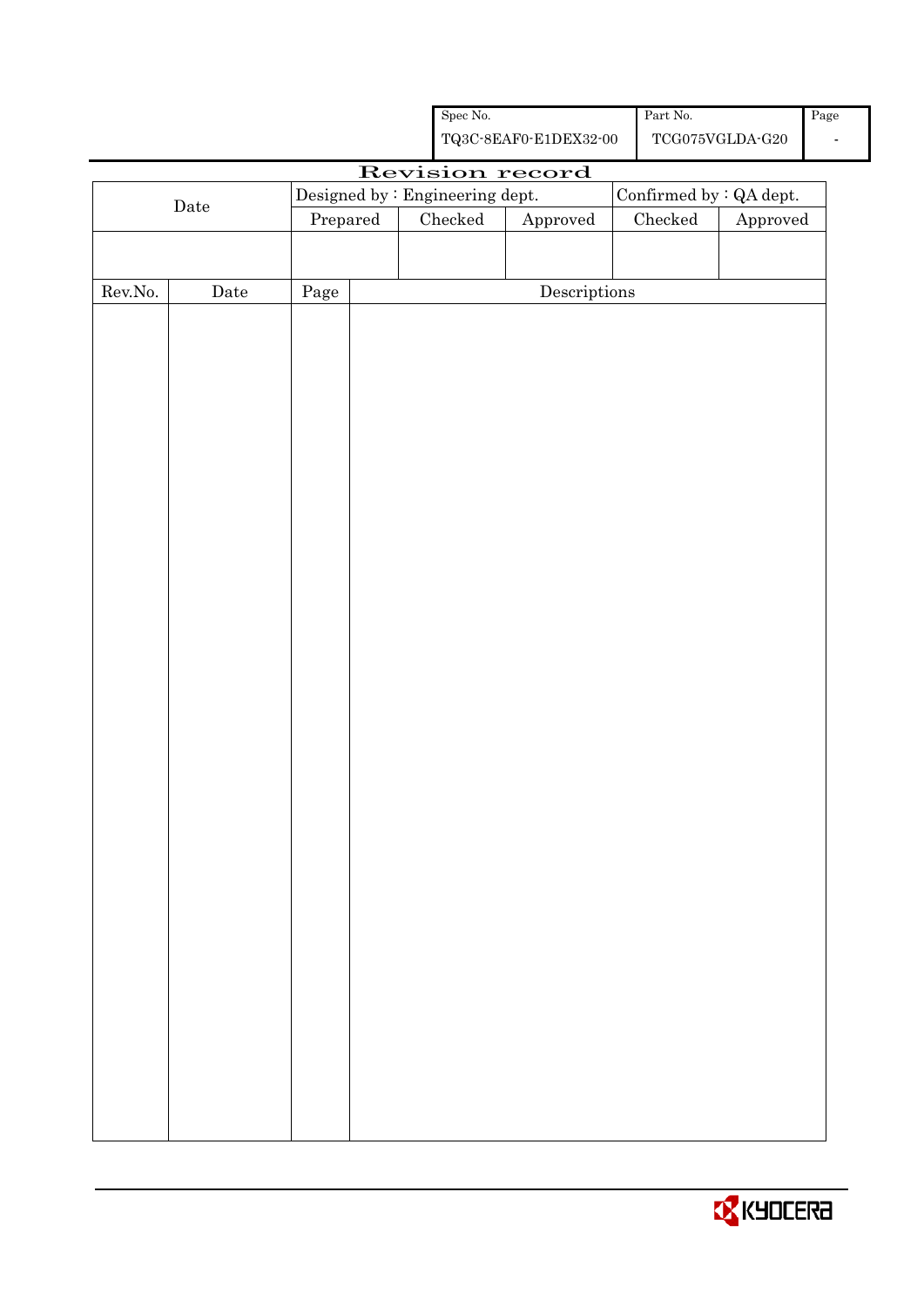### 1. Application

This document defines the specification of TCG075VGLDA-G20. (RoHS Compliant)

### 2. Construction and outline

| LCD.               | : Transmissive color dot matrix type TFT          |
|--------------------|---------------------------------------------------|
| Backlight system   | : LED                                             |
| Polarizer          | $\therefore$ Glare treatment                      |
| Additional circuit | : Timing controller, Power supply $(3.3V)$ input) |
|                    | (with constant current circuit for LED Backlight) |

### 3. Mechanical specifications

| <b>Item</b>                | Unit<br>Specification                                      |     |
|----------------------------|------------------------------------------------------------|-----|
| Outline dimensions<br>- 1) | $173(W) \times 133(H) \times 4.4(D)$                       | mm  |
| Active area                | $151.68(W)\times 113.76(H)$<br>(18.9cm/7.5 inch(Diagonal)) | mm  |
| Effective viewing area     | $153.7(W)\times 115.8(H)$                                  | mm  |
| Dot format                 | $640 \times (B,G,R)(W) \times 480(H)$                      | dot |
| Dot pitch                  | $0.079(W) \times 0.237(H)$                                 | mm  |
| 2)<br>Base color           | Normally White                                             |     |
| Mass                       | 205                                                        | g   |

1) Projection not included. Please refer to outline for details.

2) Due to the characteristics of the LCD material, the color varies with environmental temperature.

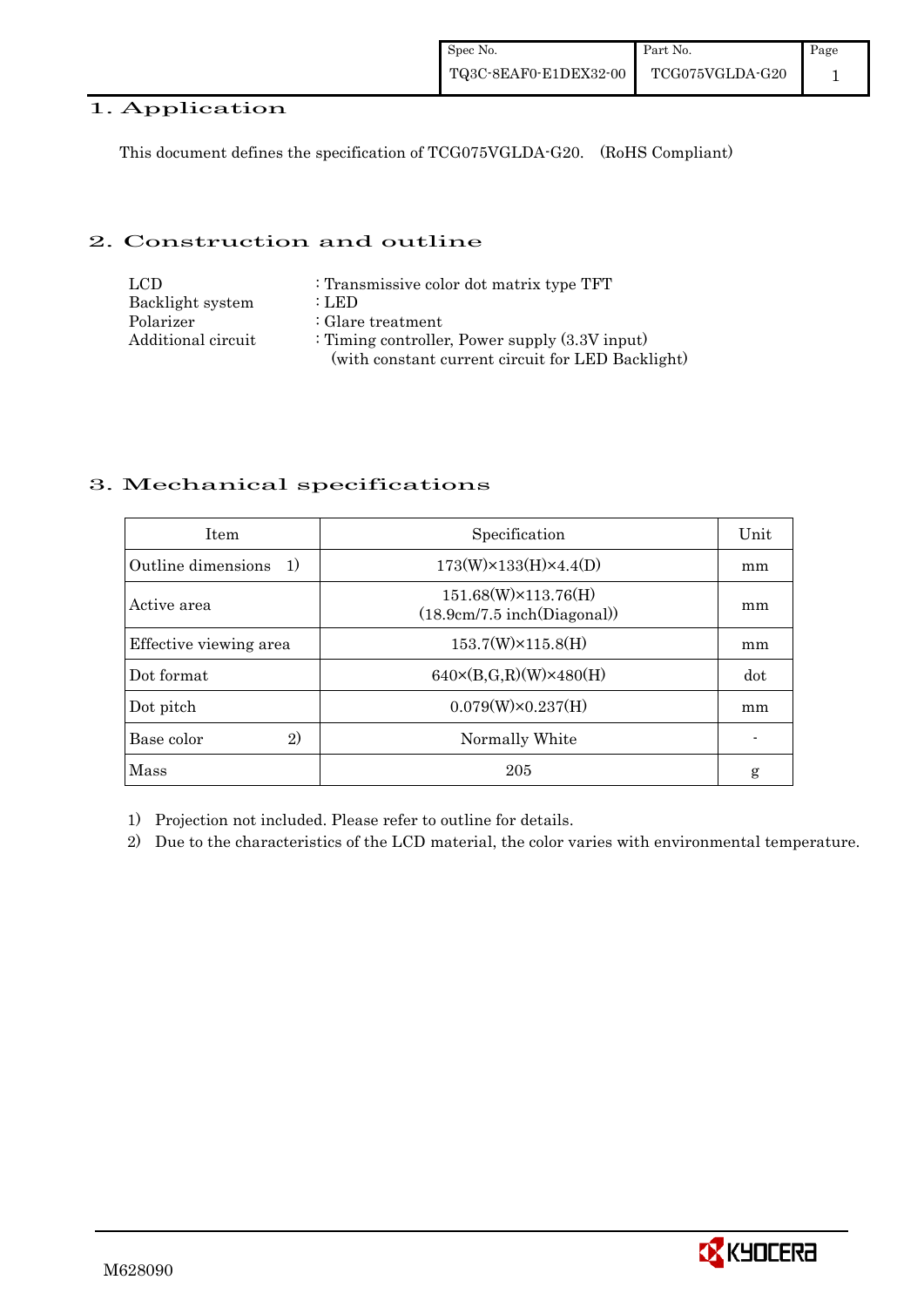#### 4. Absolute maximum ratings

4-1. Electrical absolute maximum ratings

| Item                         | Symbol           | Min.   | Max.          | Unit |
|------------------------------|------------------|--------|---------------|------|
| Supply voltage for logic     | $\rm V_{DD}$     |        | 4.0           |      |
| Input signal voltage         | $\rm V_{\rm IN}$ | $-0.3$ | 6.0           |      |
| Supply voltage for backlight | $\rm V_{IN}B$    |        | 6.0           |      |
| Backlight ON-OFF             | <b>BLEN</b>      |        | $\rm V_{IN}B$ |      |
| Brightness adjust voltage    | VBRT             |        | VinB          |      |

1) Input signal : CK, R0 R5, G0 G5, B0 B5, H<sub>SYNC</sub>, V<sub>SYNC</sub>, ENAB, R/L, U/D

### 4-2. Environmental absolute maximum ratings

| Item                  |              | Symbol                   | Min.  | Max. | Unit      |
|-----------------------|--------------|--------------------------|-------|------|-----------|
| Operating temperature |              | Top                      | $-20$ | 70   | $\circ$ C |
| Storage temperature   | $\mathbf{2}$ | T <sub>STO</sub>         | $-30$ | 80   | $\circ$ C |
| Operating humidity    | 3)           | Hop                      | 10    | 4.   | %RH       |
| Storage humidity      | 3)           | <b>H</b> <sub>sto</sub>  | 10    | 4)   | %RH       |
| Vibration             |              | $\overline{\phantom{0}}$ | 5)    | 5)   |           |
| Shock                 |              |                          | 6.    | 6.   |           |

- 1) Operating temperature means a temperature which operation shall be guaranteed. Since display performance is evaluated at 25°C, another temperature range should be confirmed.
- 2) Temp. = -30°C 48h , Temp. = 80°C 168h Store LCD at normal temperature/humidity. Keep them free from vibration and shock. An LCD that is kept at a low or a high temperature for a long time can be defective due to other conditions, even if the low or high temperature satisfies the standard. (Please refer to "Precautions for Use" for details.)
- 3) Non-condensing
- 4) Temp. 40°C, 85%RH Max.
	- Temp. 40°C, Absolute humidity shall be less than 85%RH at 40°C.
- 5)

| Frequency       | 55 Hz         | Acceleration value            |
|-----------------|---------------|-------------------------------|
| Vibration width | $0.15$ mm     | $(0.3 \quad 9 \text{ m/s}^2)$ |
| Interval        | $10-55-10$ Hz | minutes                       |

 2 hours in each direction X, Y, Z (6 hours total) EIAJ ED-2531

6) Acceleration: 490 m/s2, Pulse width: 11 ms 3 times in each direction:  $\pm X$ ,  $\pm Y$ ,  $\pm Z$ EIAJ ED-2531

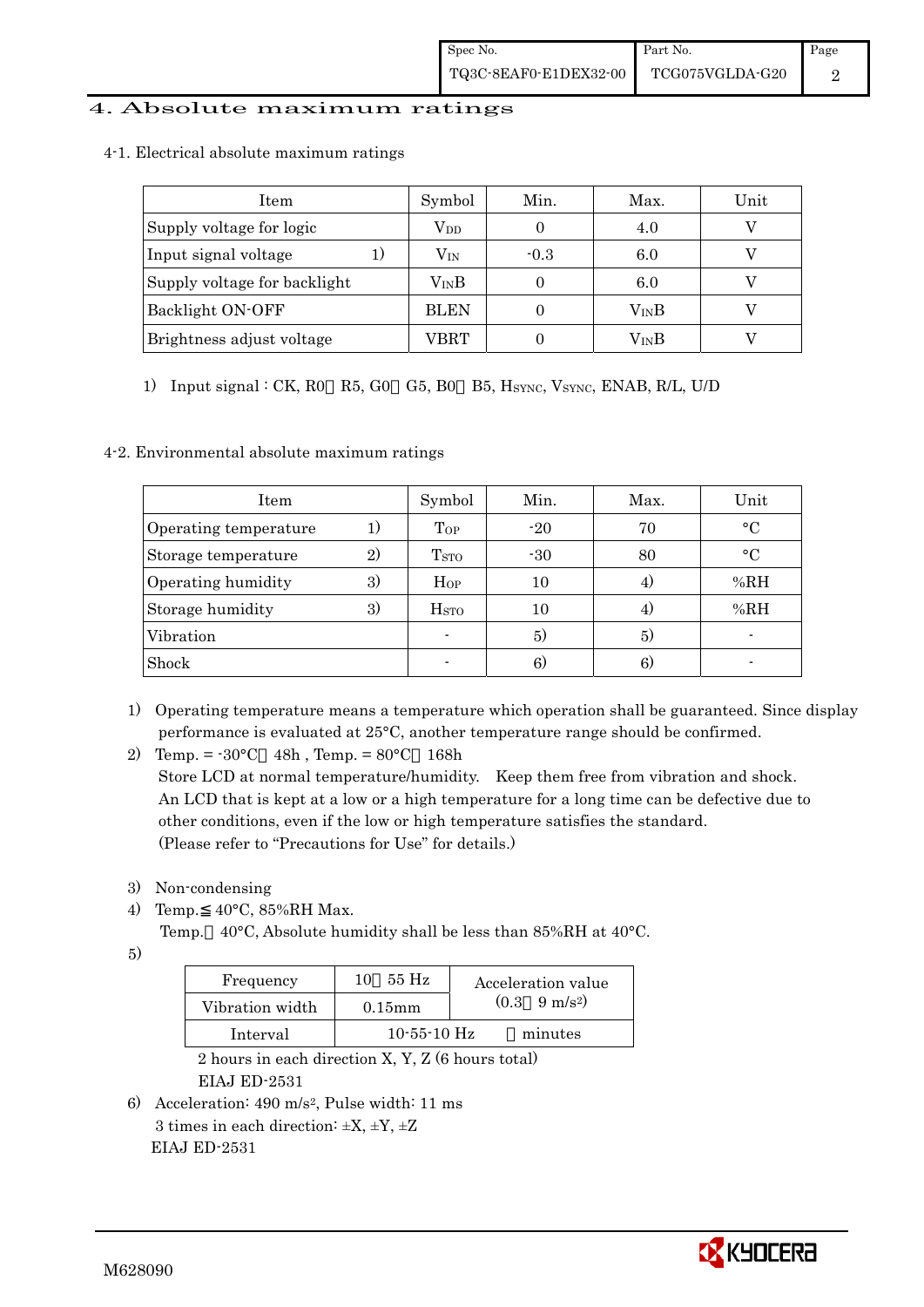| Spec No.              | Part No.        | Page |
|-----------------------|-----------------|------|
| TQ3C-8EAF0-E1DEX32-00 | TCG075VGLDA-G20 |      |

### 5. Electrical characteristics

|                                 |                        |                          |                    |      | Temp. $= -20$          | $70^{\circ}$ C |
|---------------------------------|------------------------|--------------------------|--------------------|------|------------------------|----------------|
| Item                            | Symbol                 | Condition                | Min.               | Typ. | Max.                   | Unit           |
| Supply voltage<br>1)            | <b>V</b> <sub>DD</sub> | $\blacksquare$           | 3.0                | 3.3  | 3.6                    | $\overline{V}$ |
| Current consumption             | $_{\rm{LDD}}$          | 2)                       | $\blacksquare$     | 160  | 210                    | mA             |
| Permissive input ripple voltage | $\rm V_{RP}$           | $\overline{\phantom{a}}$ | $\blacksquare$     |      | 100                    | $mVp-p$        |
|                                 | $\rm V_{II}$           | "Low" level              | $\Omega$           |      | 0.3V <sub>DD</sub>     | V              |
| 3)<br>Input signal voltage      | V <sub>IH</sub>        | "High" level             | 0.7V <sub>DD</sub> |      | <b>V</b> <sub>DD</sub> |                |

1) V<sub>DD</sub>-turn-on conditions



2) Display pattern:



| 1918 1919 1920(dot) | 123 456 789 |                           |
|---------------------|-------------|---------------------------|
|                     |             | 1                         |
|                     |             | $\overline{2}$            |
|                     |             | 3                         |
|                     |             | ٠<br>$\ddot{\phantom{0}}$ |
|                     |             | ٠<br>$\ddot{\phantom{a}}$ |
|                     |             | ٠<br>٠                    |
|                     |             | 479                       |
|                     |             | $480\,$                   |
|                     |             | (dot)                     |
|                     |             |                           |

3) Input signal : CK, R0 R5, G0 G5, B0 B5, HSYNC, VSYNC, ENAB, R/L, U/D

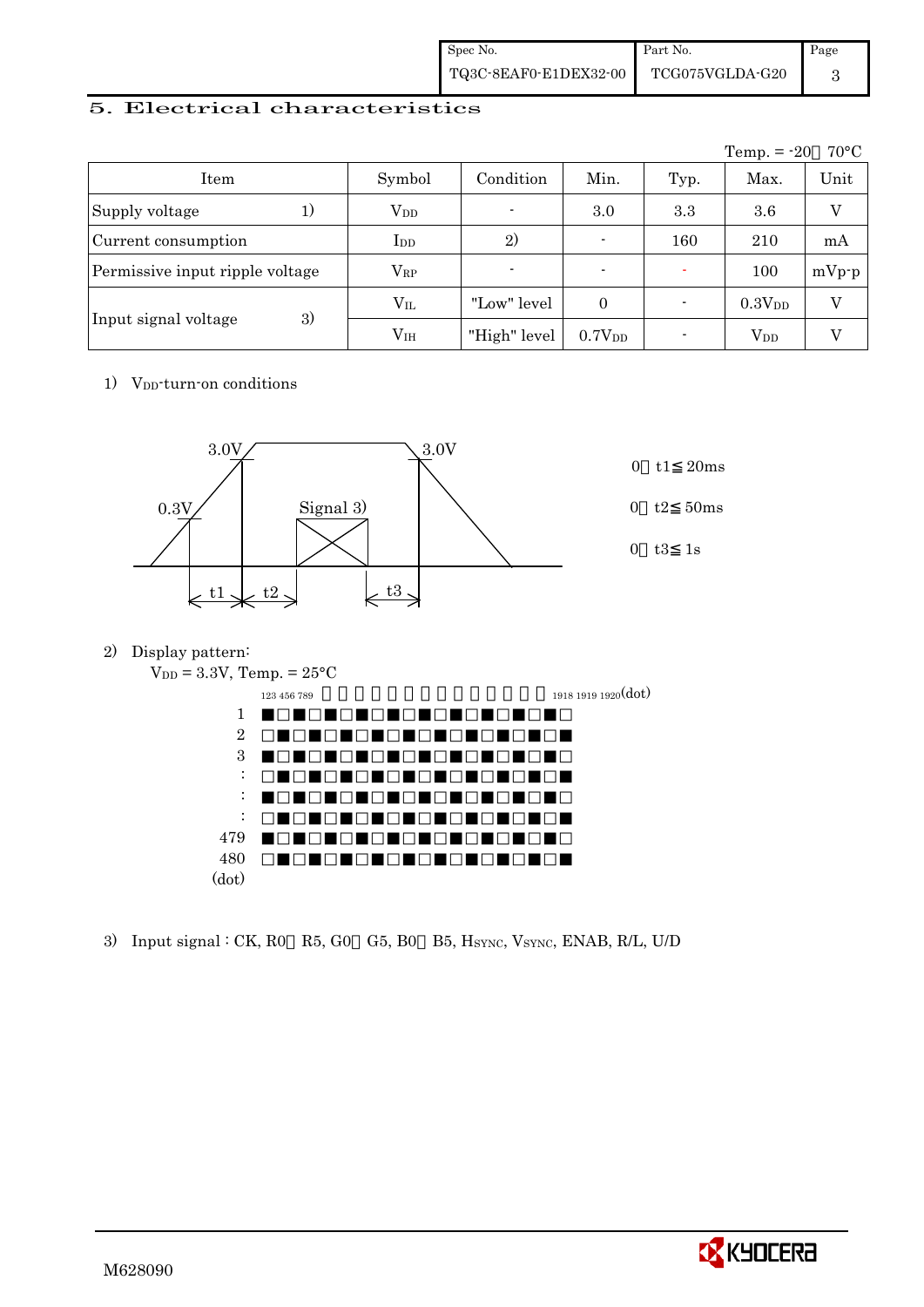### 6. Optical characteristics

|                                       |                              |              |                     |                          | Measuring spot $=$ |      | 6.0mm, Temp. = $25^{\circ}$ C |
|---------------------------------------|------------------------------|--------------|---------------------|--------------------------|--------------------|------|-------------------------------|
| Item                                  |                              | Symbol       | Condition           | Min.                     | Typ.               | Max. | Unit                          |
|                                       | Rise                         | $\tau$       | $=0^{\circ}$<br>$=$ |                          | 15                 |      | ms                            |
| Response time                         | Down                         | T d          | $=0^{\circ}$<br>$=$ |                          | 20                 |      | ms                            |
|                                       |                              | <b>UPPER</b> |                     |                          | 80                 |      |                               |
| Viewing angle range<br>View direction |                              | <b>LOWER</b> | $\overline{5}$      |                          | 80                 |      | deg.                          |
|                                       | $: 6$ o'clock<br><b>LEFT</b> |              | CR                  | $\overline{\phantom{0}}$ | 80                 |      |                               |
| (Gray inversion)                      |                              | $\phi$ RIGHT |                     | $\overline{\phantom{a}}$ | 80                 |      | deg.                          |
| Contrast ratio                        |                              | CR           | $=0^{\circ}$<br>$=$ | 300                      | 500                |      |                               |
| <b>Brightness</b>                     |                              | $\mathbf{L}$ | IF=15mA/Line        | 175                      | 250                |      | cd/m <sup>2</sup>             |
|                                       |                              | X            | $=0^{\circ}$<br>$=$ | 0.55                     | 0.60               | 0.65 |                               |
|                                       | Red                          | У            |                     | 0.31                     | 0.36               | 0.41 |                               |
|                                       |                              | $\mathbf x$  | $=0^{\circ}$<br>$=$ | 0.29                     | 0.34               | 0.39 |                               |
| Chromaticity                          | Green                        | y            |                     | 0.54                     | 0.59               | 0.64 |                               |
| coordinates                           |                              | $\mathbf X$  | $=0^{\circ}$<br>$=$ | 0.10                     | 0.15               | 0.20 |                               |
|                                       | Blue                         | $\mathbf{y}$ |                     | 0.07                     | 0.12               | 0.17 |                               |

6-1. Definition of contrast ratio

White

y

CR(Contrast ratio) Brightness with all pixels "White"

 $x \quad | \quad 0.27 \quad | \quad 0.32 \quad | \quad 0.37$ 

0.29 0.34 0.39

Brightness with all pixels "Black"

### 6-2. Definition of response time



 $=-0^{\circ}$ 

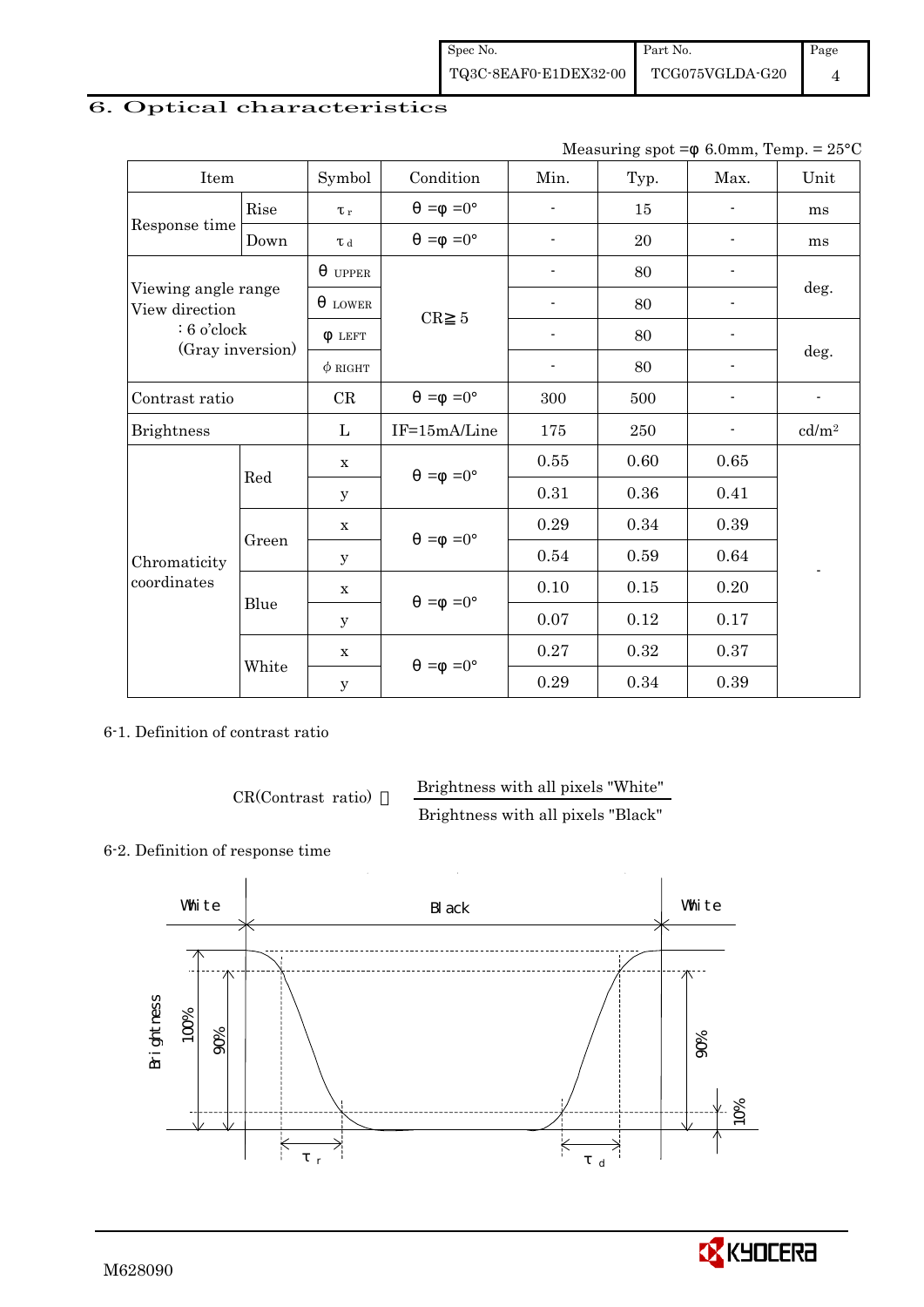

6-4. Brightness measuring points



- 1) Rating is defined on the average in the viewing area. (measured point 1 5)
- 2) Measured 30 minutes after the LED is powered on. (Ambient temp.  $= 25^{\circ}$ C)

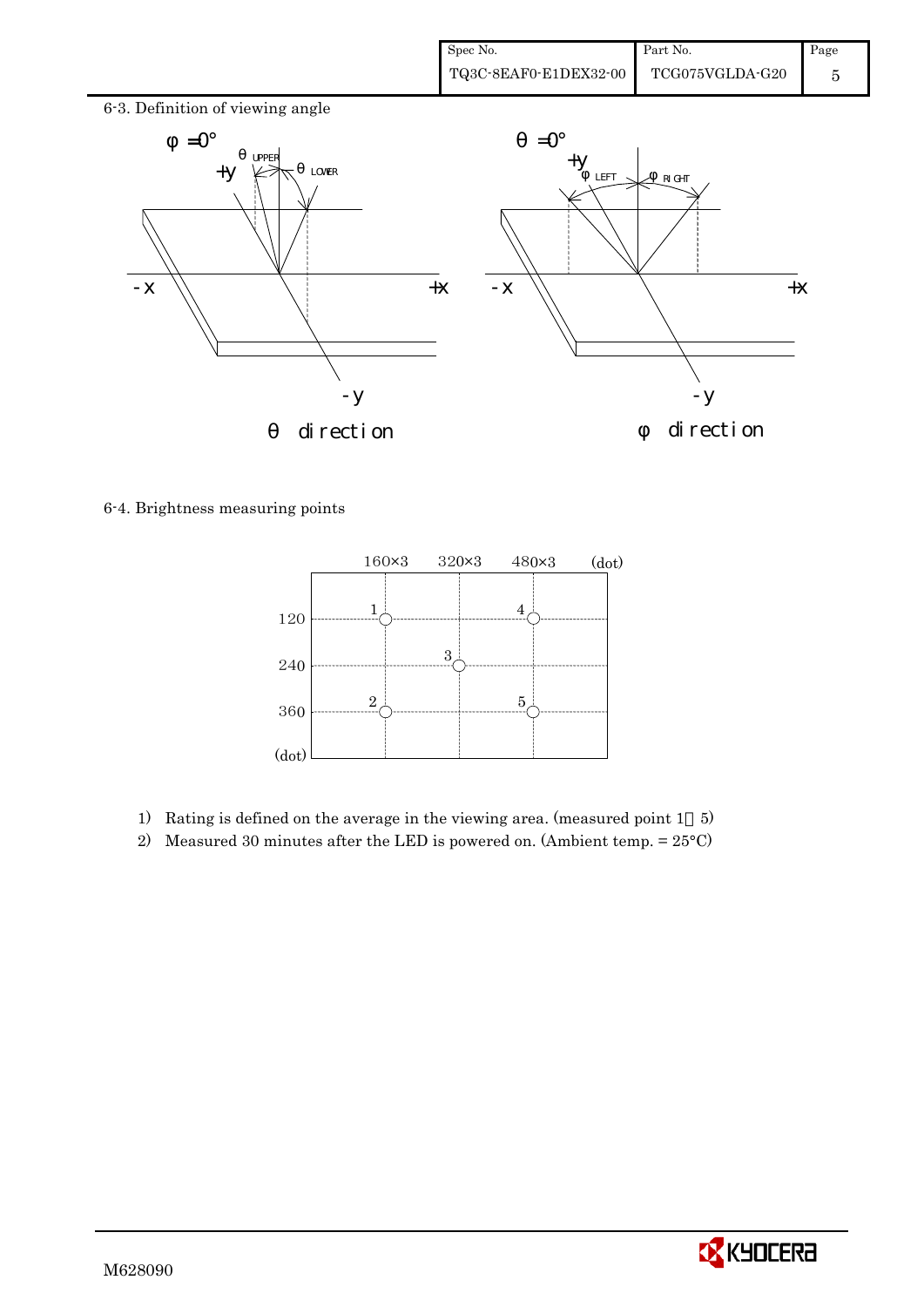### 7. Interface signals

| No.              | Symbol         | Description                                                                      | I/O                      | <b>Note</b> |
|------------------|----------------|----------------------------------------------------------------------------------|--------------------------|-------------|
| 1                | <b>GND</b>     | <b>GND</b>                                                                       |                          |             |
| $\overline{2}$   | CK             | Clock signal for sampling each data signal                                       | I                        |             |
| 3                | $H_{\rm SYNC}$ | Horizontal synchronous signal (negative)                                         | I                        |             |
| $\overline{4}$   | $V_{\rm SYNC}$ | Vertical synchronous signal (negative)                                           | I                        |             |
| $\bf 5$          | <b>GND</b>     | <b>GND</b>                                                                       |                          |             |
| $6\phantom{1}6$  | R <sub>0</sub> | RED data signal (LSB)                                                            | I                        |             |
| $\bf 7$          | R1             | RED data signal                                                                  | I                        |             |
| 8                | R2             | RED data signal                                                                  | $\bf I$                  |             |
| $\boldsymbol{9}$ | R3             | RED data signal                                                                  | I                        |             |
| 10               | R <sub>4</sub> | RED data signal                                                                  | I                        |             |
| 11               | R5             | RED data signal (MSB)                                                            | I                        |             |
| 12               | <b>GND</b>     | <b>GND</b>                                                                       |                          |             |
| 13               | G <sub>0</sub> | GREEN data signal (LSB)                                                          | I                        |             |
| 14               | G <sub>1</sub> | GREEN data signal                                                                | $\mathbf I$              |             |
| 15               | G <sub>2</sub> | <b>GREEN</b> data signal                                                         | I                        |             |
| 16               | G <sub>3</sub> | GREEN data signal                                                                | I                        |             |
| 17               | G <sub>4</sub> | GREEN data signal                                                                | I                        |             |
| 18               | G5             | GREEN data signal (MSB)                                                          | $\bf I$                  |             |
| 19               | <b>GND</b>     | <b>GND</b>                                                                       |                          |             |
| 20               | B <sub>0</sub> | BLUE data signal (LSB)                                                           | $\mathbf I$              |             |
| 21               | B1             | BLUE data signal                                                                 | I                        |             |
| 22               | B <sub>2</sub> | BLUE data signal                                                                 | I                        |             |
| 23               | B <sub>3</sub> | BLUE data signal                                                                 | I                        |             |
| $\sqrt{24}$      | B <sub>4</sub> | BLUE data signal                                                                 | I                        |             |
| 25               | B5             | BLUE data signal (MSB)                                                           | $\mathbf I$              |             |
| 26               | <b>GND</b>     | <b>GND</b>                                                                       |                          |             |
| 27               | <b>ENAB</b>    | Signal to settle the horizontal display position (positive)                      | $\mathbf I$              | 1)          |
| 28               | $V_{DD}$       | 3.3V power supply                                                                | $\overline{\phantom{a}}$ |             |
| 29               | $V_{DD}$       | 3.3V power supply                                                                |                          |             |
| 30               | R/L            | Horizontal display mode select signal<br>L: Normal, H: Left / Right reverse mode | Ι                        | 2)          |
| 31               | U/D            | Vertical display mode select signal<br>H: Normal, L: Up / Down reverse mode      | $\mathbf I$              | 2)          |
| 32               | NC             | No connect                                                                       |                          |             |
| 33               | $V_{IN}B$      | Power supply for LED backlight                                                   | $\overline{\phantom{a}}$ |             |
| 34               | $V_{IN}B$      | Power supply for LED backlight                                                   |                          |             |
| 35               | $V_{IN}B$      | Power supply for LED backlight                                                   |                          |             |
| 36               | <b>BLEN</b>    | Backlight ON-OFF (H:ON, L:OFF)                                                   |                          |             |
| $37\,$           | <b>VBRT</b>    | Brightness adjust voltage                                                        |                          |             |
| 38               | <b>GNDB</b>    | GND for LED backlight                                                            |                          |             |
| 39               | <b>GNDB</b>    | GND for LED backlight                                                            | $\overline{\phantom{a}}$ |             |
| 40               | <b>GNDB</b>    | GND for LED backlight                                                            |                          |             |

 LCD connector IMSA-9681S-40A-GF (IRISO) Recommended matching FFC or FPC 0.5mm pitch

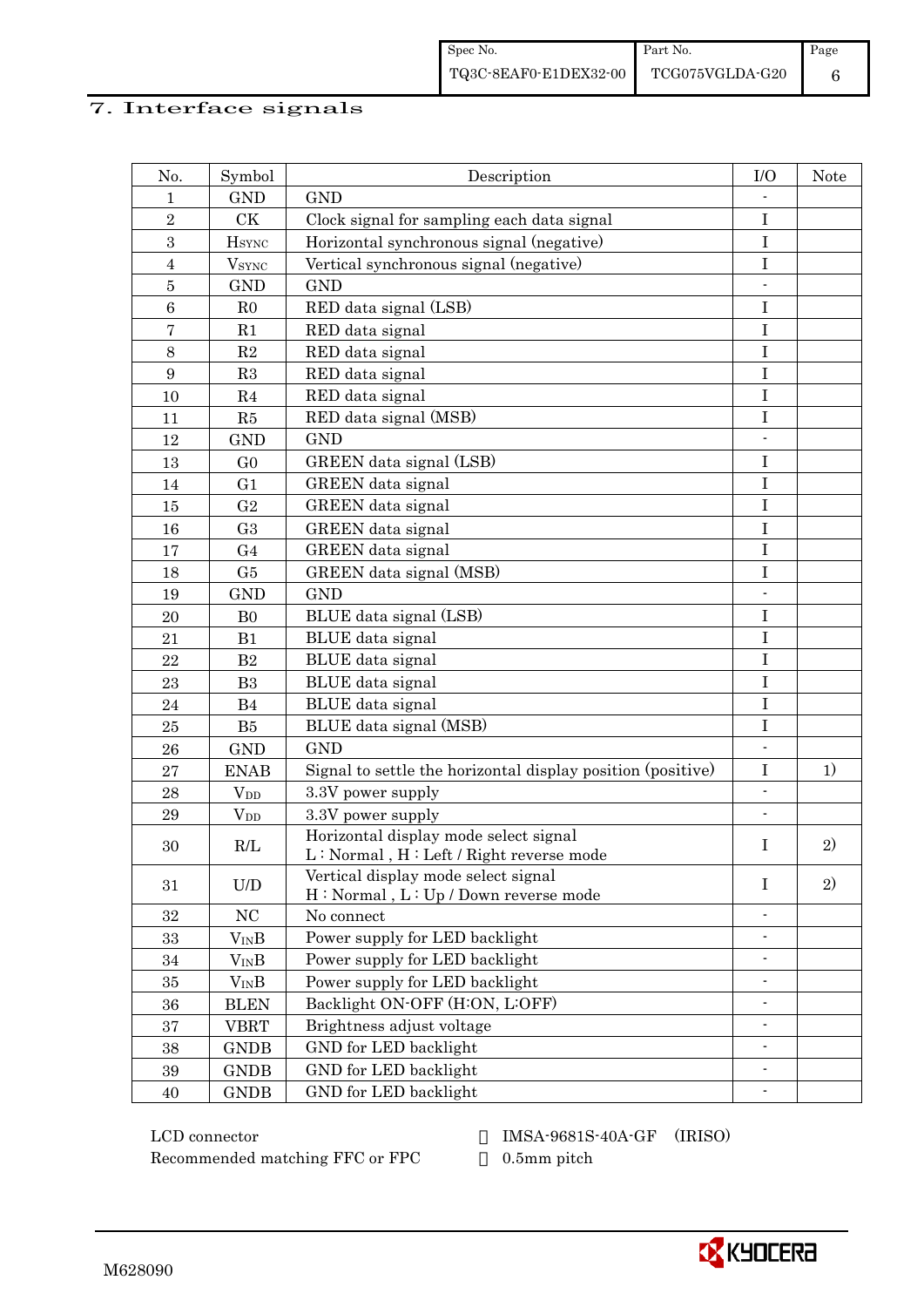| Spec No.              | Part No.        | Page |
|-----------------------|-----------------|------|
| TQ3C-8EAF0-E1DEX32-00 | TCG075VGLDA-G20 |      |

- 1) The horizontal display start timing is settled in accordance with a rising timing of ENAB signal. In case ENAB is fixed "Low", the horizontal start timing is determined. Don't keep ENAB "High" during operation.
- 2)



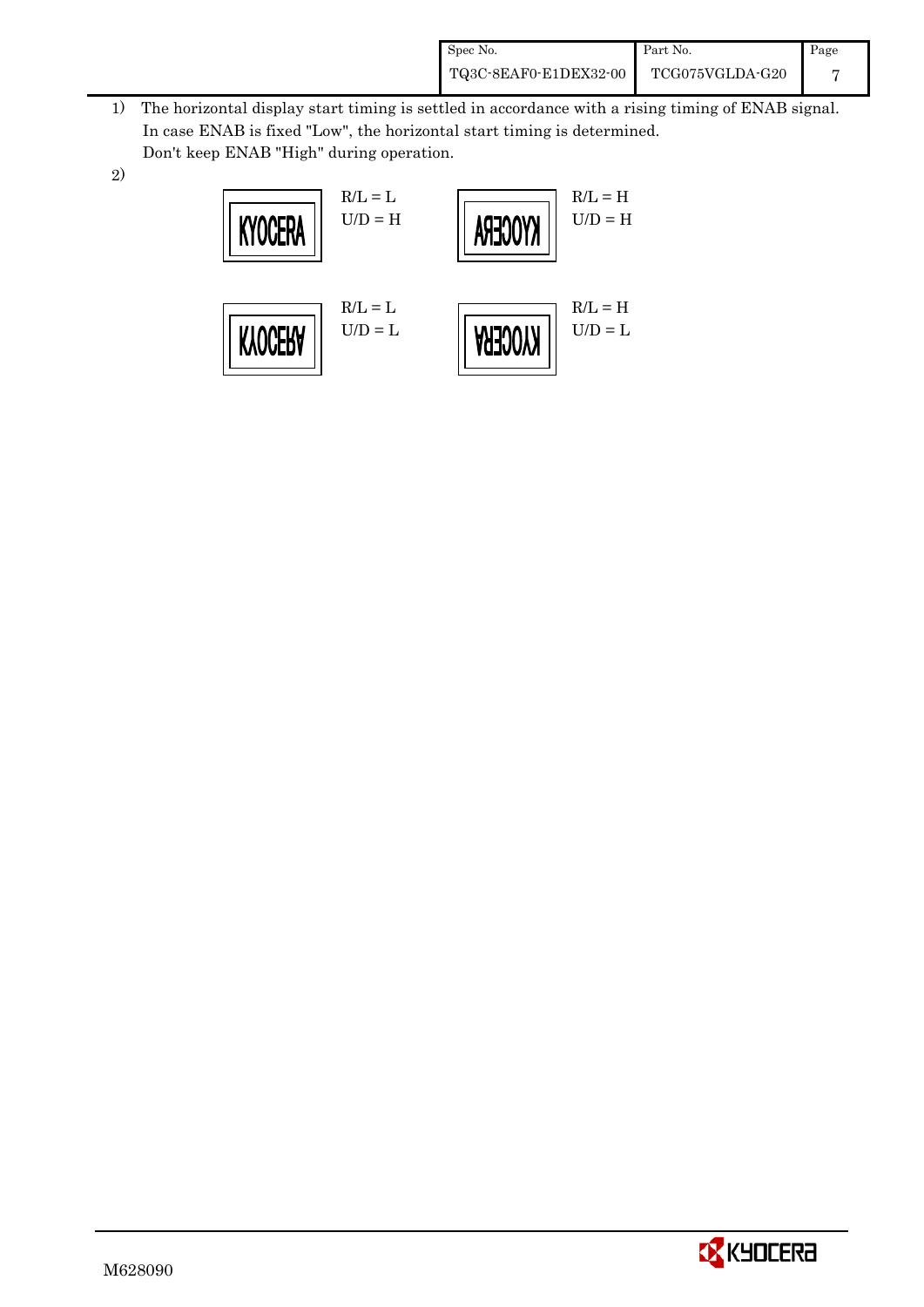#### 8. Input timing characteristics

|                                      | Item        | Symbol | Min              | Typ   | Max      | Unit    | Note |
|--------------------------------------|-------------|--------|------------------|-------|----------|---------|------|
|                                      | Frequency   | 1/Tc   | 22.66            | 25.18 | 27.69    | MHz     |      |
| Clock                                | Duty ratio  | Tch/Tc | 40               | 50    | 60       | $\%$    |      |
| Data                                 | Set up time | Tds    | 5                |       |          | ns      |      |
|                                      | Hold time   | Tdh    | 10               |       |          | ns      |      |
|                                      |             | TH     | 30.0             | 31.8  |          | $\mu$ s |      |
| Horizontal sync.<br>signal           | Cycle       |        | 770              | 800   | 850      | clock   |      |
|                                      | Pulse width | THp    | $\overline{2}$   | 96    | 200      | clock   |      |
| Vertical sync.                       | Cycle       | TV     | 515              | 525   | 560      | line    |      |
| signal                               | Pulse width | TVp    | $\boldsymbol{2}$ |       | 34       | line    |      |
| Horizontal display period            |             | THd    | 640              |       |          | clock   |      |
| Hsync, Clock phase difference        |             | THc    | 10               |       | $Tc-10$  | ns      |      |
| Hsync-Vsync. phase difference        |             | TVh    | Tc               |       | TH-THp-1 | ns      |      |
| Vertical sync. signal start position |             | TVs    | 34               |       |          | line    |      |
| Vertical display period              |             | TVd    | 480              |       |          | line    |      |

#### 8-1. Timing characteristics

1) In case of lower frequency, the deterioration of the display quality, flicker etc., may occur.

### 8-2. Horizontal display position

|                                                    | Item        | Symbol         | Min | Typ | Max     | Unit  | <b>Note</b> |
|----------------------------------------------------|-------------|----------------|-----|-----|---------|-------|-------------|
|                                                    | Set up time | $\mathrm{Tes}$ | 5   |     | $Te-10$ | ns    |             |
| Enable signal                                      | Pulse width | Tep            | 2   | 640 | $TH-10$ | clock |             |
| H <sub>SYNC</sub> - Enable signal phase difference |             | The            | 44  |     | TH-664  | clock |             |

1) When ENAB is fixed at "Low", the display starts from the data of C104(clock) as shown in 8-5.

2) The horizontal display position is determined by ENAB signal.

8-3. Vertical display position

- 1) The vertical display position (TVs) is 34th line.
- 2) ENAB signal is independent of vertical display position.

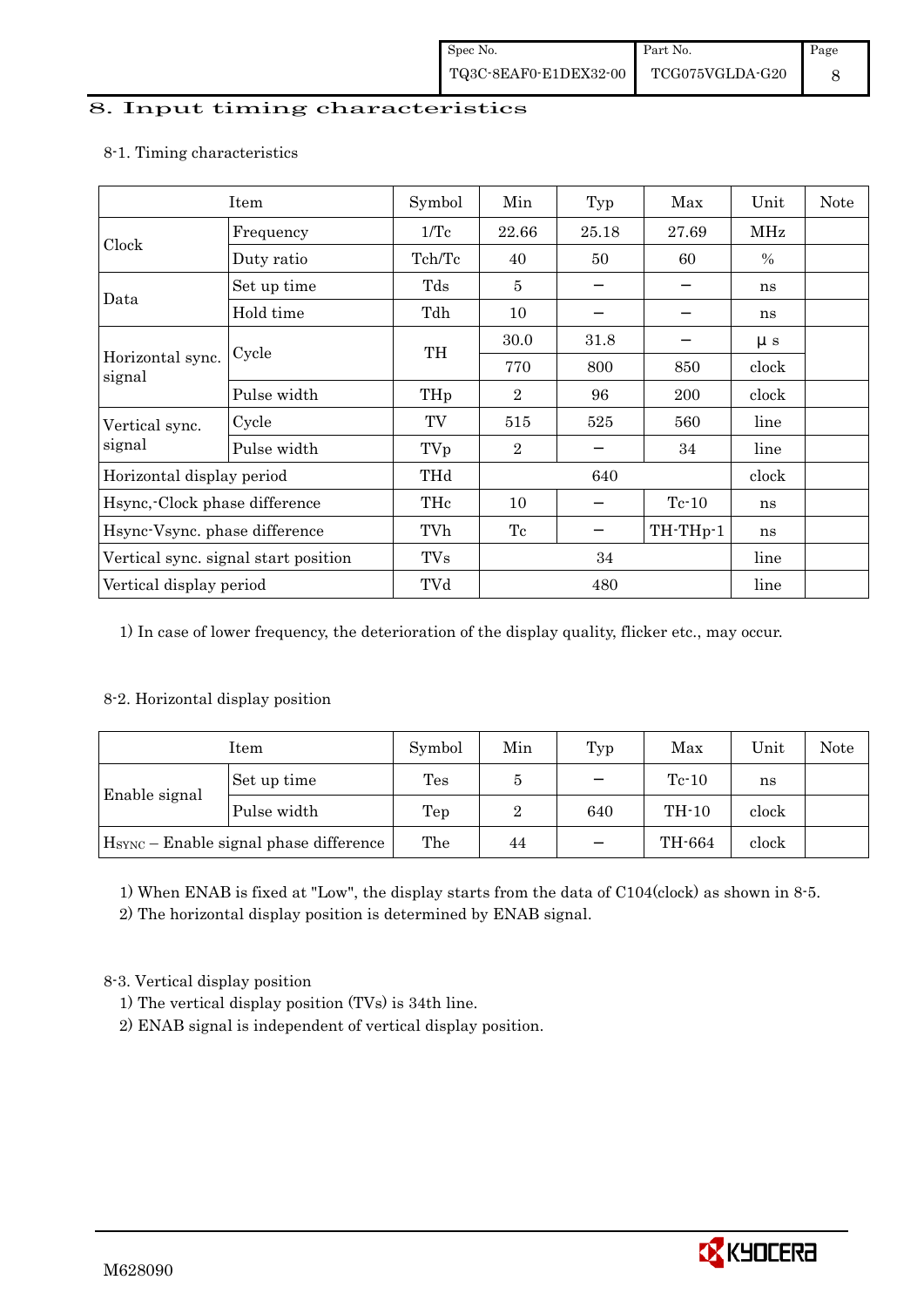8-4. Input Data Signals and Display position on the screen



8-5. Input timing characteristics



- 1) When ENAB is fixed at "Low", the display starts from the data of C104(Clock).
- 2) The vertical display position(TVs) is fixed at 34th line.

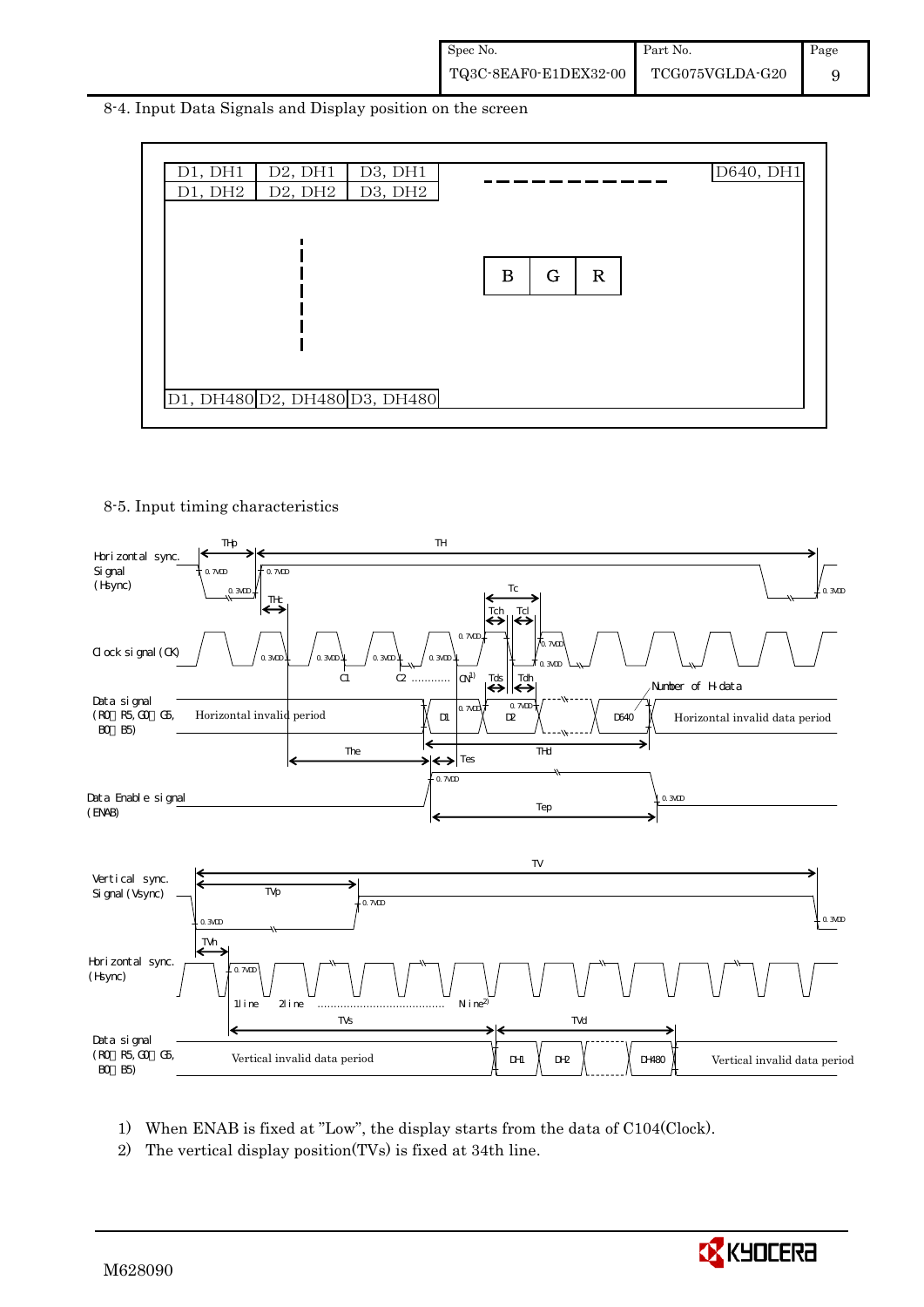Spec No. TQ3C-8EAF0-E1DEX32-00 Part No. TCG075VGLDA-G20 Page 10

#### 9. Backlight characteristics

| <b>Item</b>                   | Symbol      | Min.           | Typ.                     | Max.           | Unit        | <b>Note</b>                 |
|-------------------------------|-------------|----------------|--------------------------|----------------|-------------|-----------------------------|
| Supply voltage                | $V_{IN}B$   | 3.0            |                          | 5.5            | V           | $70^{\circ}$ C<br>$Ta = 20$ |
| ON-OFF (H)                    | <b>BLEN</b> | $0.8V_{IN}B$   |                          | $V_{IN}B$      | V           | $70^{\circ}$ C<br>$Ta = 20$ |
| ON-OFF (L)                    |             | $\mathbf{0}$   | $\overline{\phantom{0}}$ | $0.2V_{IN}B$   | $\rm V$     | $70^{\circ}$ C<br>$Ta = 20$ |
| LED forward current<br>1), 2) | IF          | 14             | 15                       | 16             | mA          | VBRT=0<br>1.4V              |
|                               |             | 2.8            | 3.0                      | 3.2            |             | $VBRT = 2.8V$               |
|                               | $I_{IN}B$   | $\blacksquare$ | 510                      | 660            | mA          | $V_{IN}B=3.3V$ , IF=15mA    |
| Supply current                |             |                | 330                      | 430            | mA          | $V_{IN}B=5.0V$ , IF=15mA    |
| 3), 4)<br>Operating life time | T           |                | 40,000                   | $\blacksquare$ | $\mathbf h$ | IF= $15mA$ , Ta= $25$       |

1) For each "LED"

2) An input current below 5.0mA may reduce the brightness uniformity of the LED backlight. This is because the amount of light from each LED chip is different. Therefore, please evaluate carefully before finalizing the input current.

3) When brightness Minimum 50% of initial brightness.

The average life of a LED will decrease when the LCD is operating at higher temperatures.

- 4) Life time is estimated data. (Condition : IF=15mA, Ta=25 in chamber)
- 5) When you start-up, please charge in sequence of  $V_{\text{IN}}B$ ->BLEN, or VBRT. When you shut-down, please stop in sequence of BLEN and/or VBRT- $>V_{\text{IN}}B$ .
- 6) Please do not connect the other than our backlight to this output connector on the PCB.
- 7) In case V<sub>DD</sub> and V<sub>IN</sub>B are supplied by a single power source, V<sub>DD</sub> & V<sub>IN</sub>B, and GND are connected directly and separately from the output on the power source. If the common wire are used for V<sub>DD</sub> & V<sub>IN</sub>B, and for GND, and are split near the PCB, and connect to each LCD driving circuit and backlight driving circuit, a flicker might be occurred due to a ripple between the both circuit.

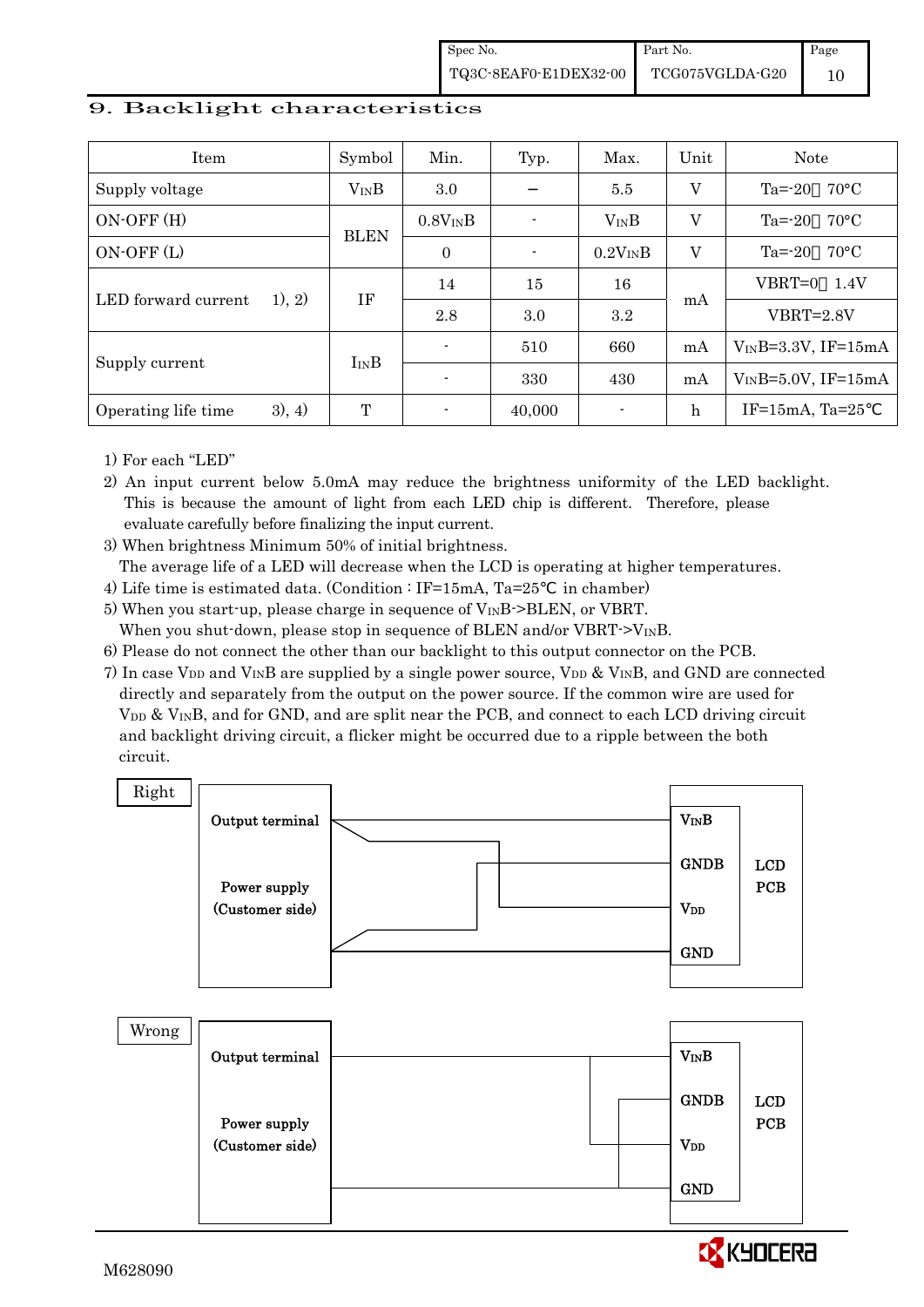8) VBRT-IF characteristics



### 10. Lot number identification

The lot number shall be indicated on the back of the backlight case of each LCD.

TCG075VGLDA-G20 - □□ - □□ - □ MADE IN □□□□□ ↓ ↓ ↓ ↓ ↓  $1 2 3 4 5$ 

| No1. - No5. above indicate            |
|---------------------------------------|
| 1. Year code                          |
| 2. Month code                         |
| 3. Date                               |
| 4. Version Number                     |
| 5. Country of origin (Japan or China) |

| Year       | 2009 | 2010 | 2011 | 2012 | 2013 | 2014 |
|------------|------|------|------|------|------|------|
| $\rm Code$ | ບ    |      |      |      | ັ    |      |

| Month | Jan. | Feb. | Mar. | Apr. | May | Jun. |
|-------|------|------|------|------|-----|------|
| Code  |      |      |      | ᅩ    |     |      |

| Month      | Jul. | Aug. | Sep. | Oct. | Nov. | Dec. |
|------------|------|------|------|------|------|------|
| $\rm Code$ |      | U    |      | 77   |      | -    |

### 11. Warranty

11-1. Incoming inspection

Please inspect the LCD within one month after your receipt.

11-2. Production warranty

 Kyocera warrants its LCD's for a period of 12 months from the ship date. Kyocera shall, by mutual agreement, replace or re-work defective LCD's that are shown to be Kyocera's responsibility.

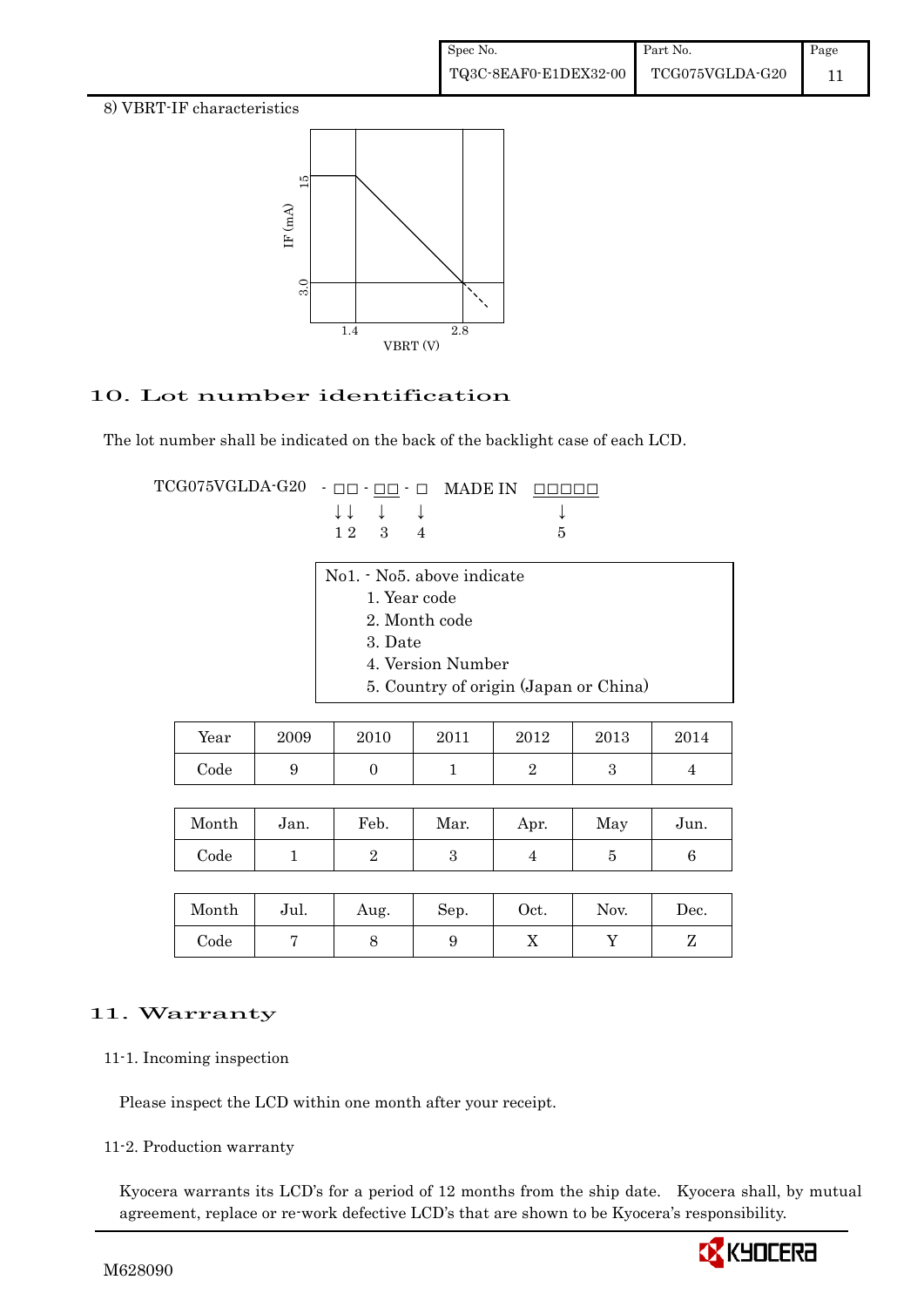#### 12. Precautions for use

- 12-1. Installation of the LCD
- 1) A transparent protection plate shall be added to protect the LCD and its polarizer
- 2) The LCD shall be installed so that there is no pressure on the LSI chips.
- 3) The LCD shall be installed flat, without twisting or bending.
- 4) Please design the housing window so that its edges are between the active area and the effective area of the LCD screen.<br>5) A transparent protection
- 5) A transparent protection sheet is attached to the polarizer. Please remove the protection film slowly before use, paying attention to static electricity.

12-2. Static electricity

- 1) Since CMOS ICs are mounted directly onto the LCD glass, protection from static electricity is required.
- 2) Workers should use body grounding. Operator should wear ground straps.

12-3. LCD operation

1) The LCD shall be operated within the limits specified. Operation at values outside of these limits may shorten life, and/or harm display images.

12-4. Storage

- 1) The LCD shall be stored within the temperature and humidity limits specified. Store in a dark area, and protect the LCD from direct sunlight or fluorescent light.
- 2) Always store the LCD so that it is free from external pressure onto it.

12-5. Usage

- 1) DO NOT store in a high humidity environment for extended periods. Polarizer degradation bubbles, and/or peeling off of the polarizer may result.
- 2) The front polarizer is easily scratched or damaged. Prevent touching it with any hard material, and from being pushed or rubbed.
- 3) The LCD screen may be cleaned by wiping the screen surface with a soft cloth or cotton pad using a little Ethanol.
- 4) Water may cause damage or discoloration of the polarizer. Clean condensation or moisture from any source immediately.
- 5) Always keep the LCD free from condensation during testing. Condensation may permanently spot or stain the polarizer.
- 6) Do not disassemble LCD because it will result in damage.
- 7) This Kyocera LCD has been specifically designed for use in general electronic devices, but not for use in a special environment such as usage in an active gas. Hence, when the LCD is supposed to be used in a special environment, evaluate the LCD thoroughly beforehand and do not expose the LCD to chemicals such as an active gas.
- 8) Please do not use solid-base image pattern for long hours because a temporary afterimage may appear. We recommend using screen saver etc. in cases where a solid-base image pattern must be used.
- 9) Liquid crystal may leak when the LCD is broken. Be careful not to let the fluid go into your eyes and mouth. In the case the fluid touches your body; rinse it off right away with water and soap.

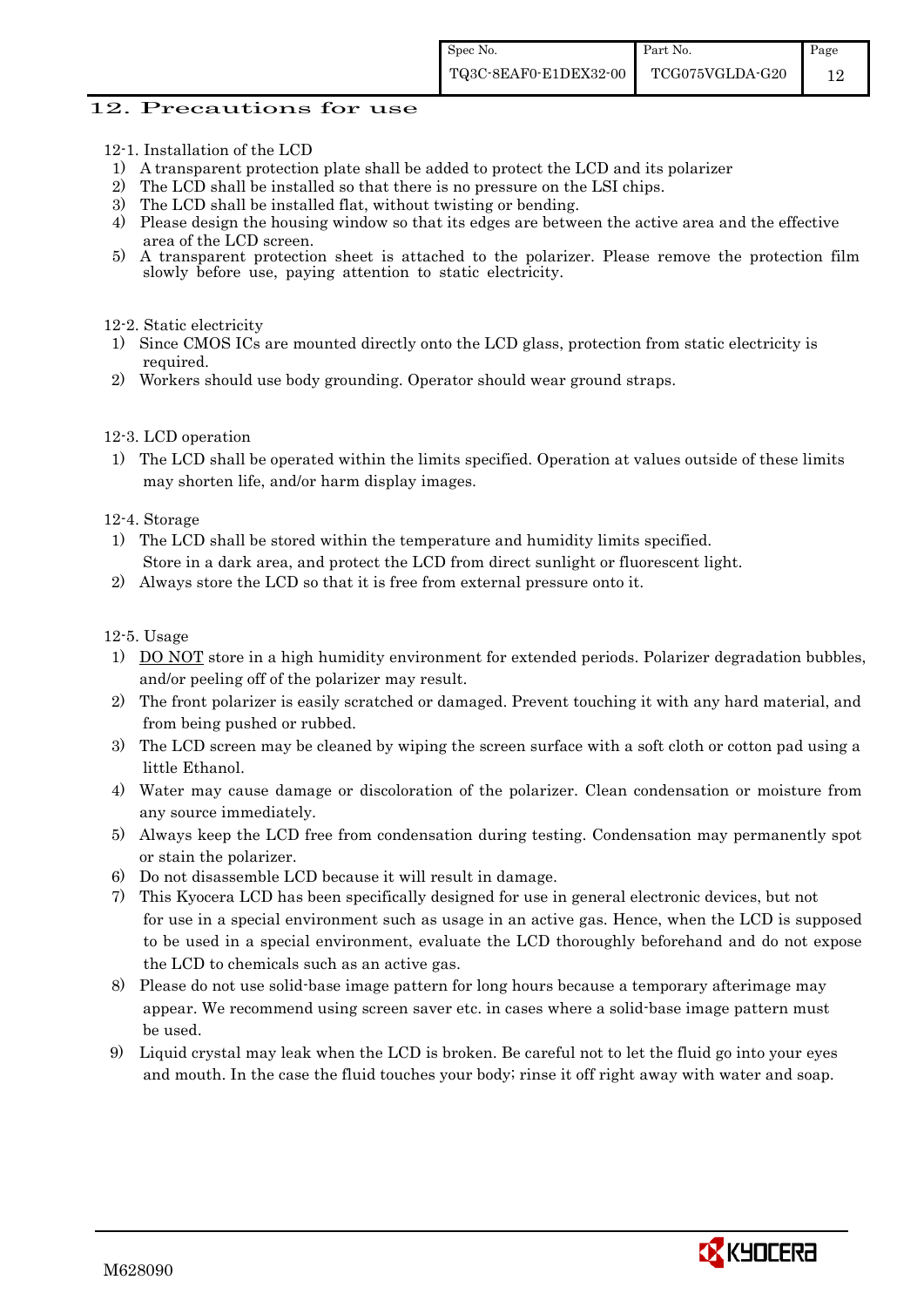### 13. Reliability test data

| Test item                            | Test condition                                                                                        | Test time        |                                                            | Judgement                                                                  |
|--------------------------------------|-------------------------------------------------------------------------------------------------------|------------------|------------------------------------------------------------|----------------------------------------------------------------------------|
| High temp.<br>atmosphere             | $80^{\circ}$ C                                                                                        | 240h             | Display function<br>Display quality<br>Current consumption | $\therefore$ No defect<br>$\therefore$ No defect<br>$\therefore$ No defect |
| Low temp.<br>atmosphere              | $-30$ °C                                                                                              | 240h             | Display function<br>Display quality<br>Current consumption | $\therefore$ No defect<br>: No defect<br>$\therefore$ No defect            |
| High temp.<br>humidity<br>atmosphere | $40^{\circ}$ C 90% RH                                                                                 | 240h             | Display function<br>Display quality<br>Current consumption | : No defect<br>$\therefore$ No defect<br>$\therefore$ No defect            |
| Temp. cycle                          | $-30^{\circ}$ C<br>0.5 <sub>h</sub><br>0.5 <sub>h</sub><br>R.T.<br>$80^{\circ}$ C<br>0.5 <sub>h</sub> | 10cycles         | Display function<br>Display quality<br>Current consumption | $\therefore$ No defect<br>$\therefore$ No defect<br>$\therefore$ No defect |
| High temp.<br>operation              | $70^{\circ}$ C                                                                                        | 500 <sub>h</sub> | Display function<br>Display quality<br>Current consumption | : No defect<br>$\therefore$ No defect<br>$\therefore$ No defect            |

1) Each test item uses a test LCD only once. The tested LCD is not used in any other tests.

2) The LCD is tested in circumstances in which there is no condensation.

3) The reliability test is not an out-going inspection.

4) The result of the reliability test is for your reference purpose only. The reliability test is conducted only to examine the LCD's capability.

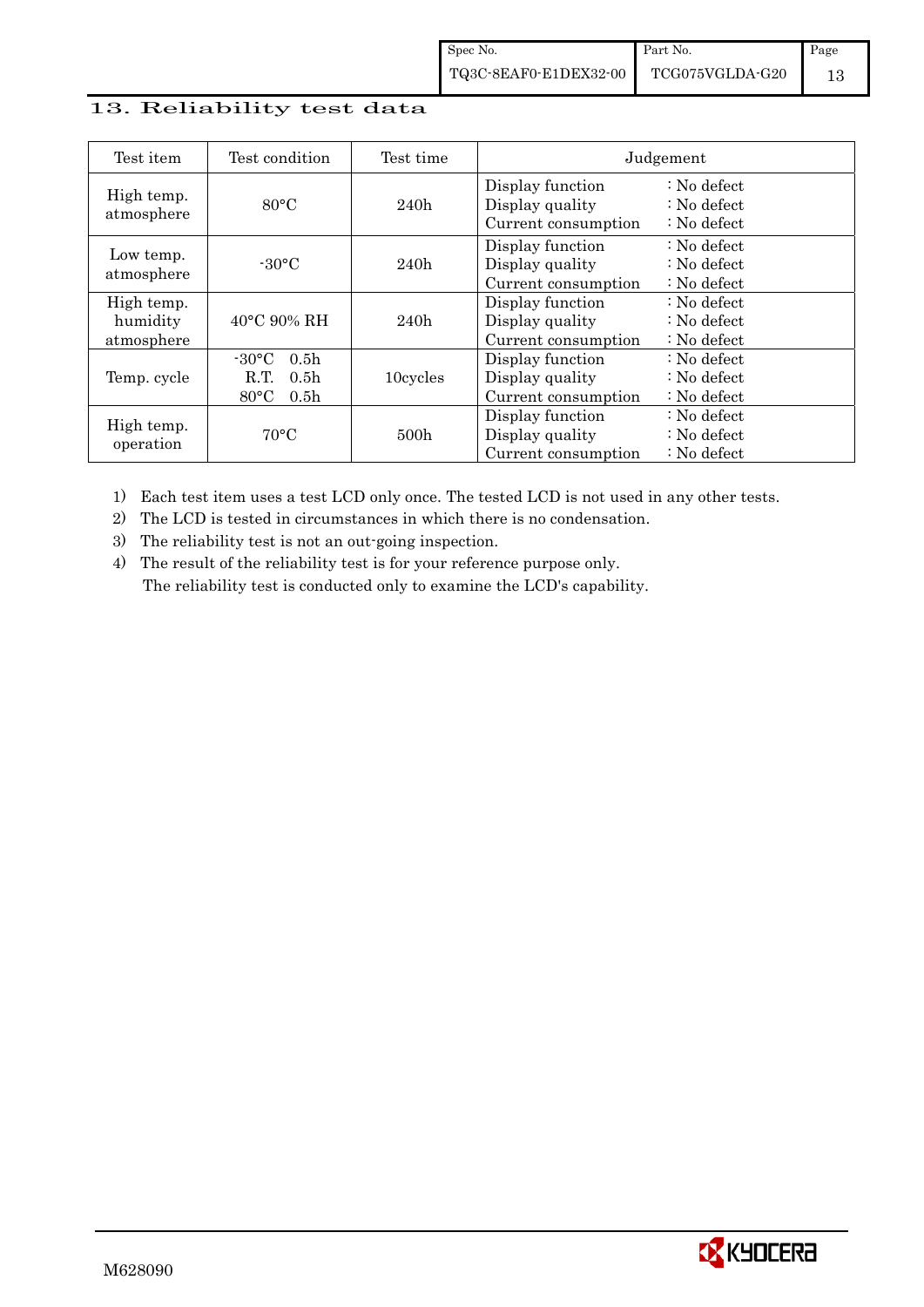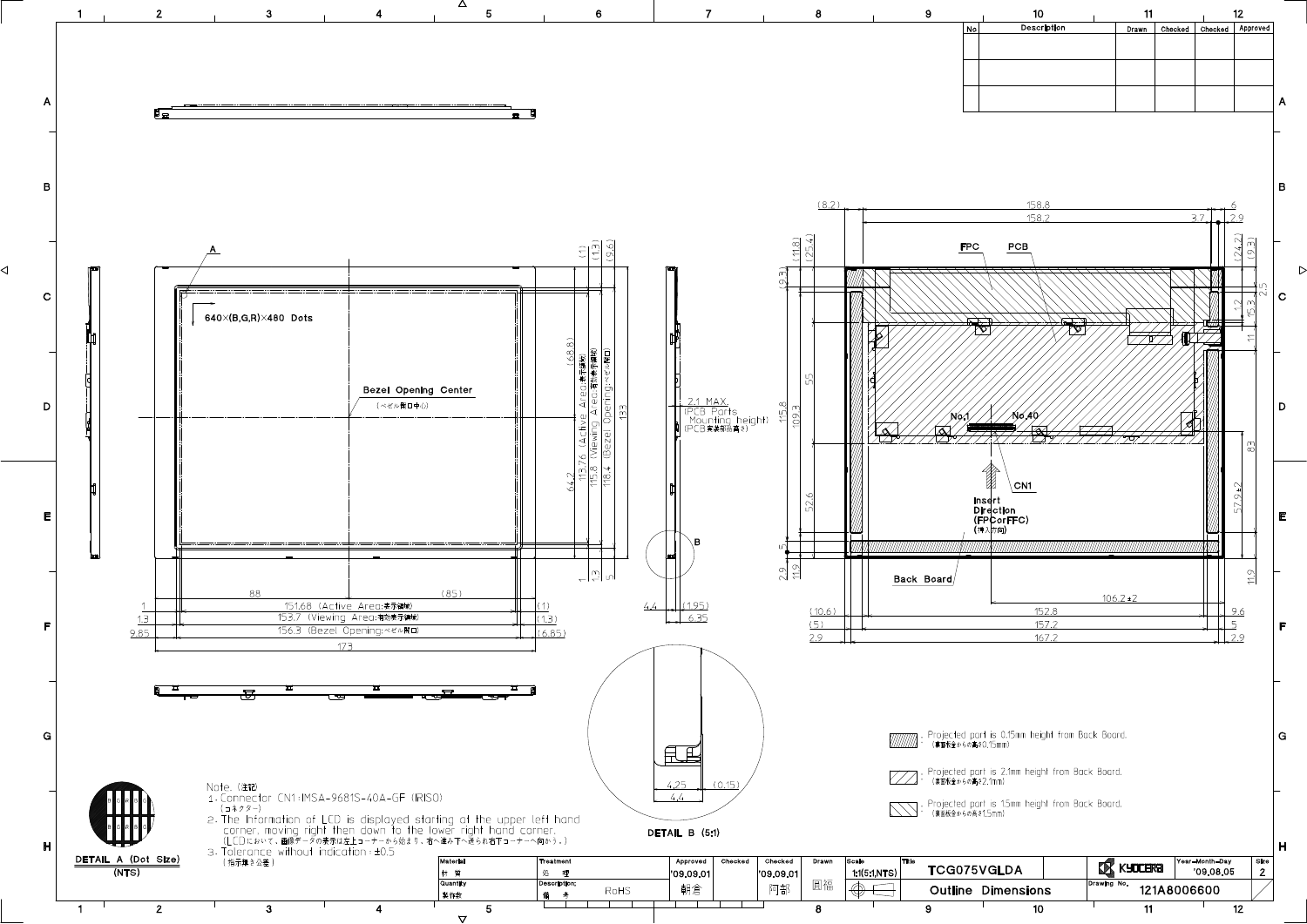| Spec No. | TQ3C-8EAF0-E2DEX32-00 |
|----------|-----------------------|
| Date     | November 5, 2009      |

## KYOCERA INSPECTION STANDARD

## TYPE : TCG075VGLDA-G20

 KYOCERA CORPORATION KAGOSHIMA HAYATO PLANT LCD DIVISION

| Original         |               | Designed by $:$ Engineering dept. | Confirmed by $:QA$ dept. |                                                |          |
|------------------|---------------|-----------------------------------|--------------------------|------------------------------------------------|----------|
| Issue Date       | Prepared      | Checked                           | Approved                 | Checked                                        | Approved |
| November 5, 2009 | $\mathcal{U}$ |                                   |                          | Jomapaki H. Tokunneri 4 Matsumoto J. Sakaguchi | ful      |

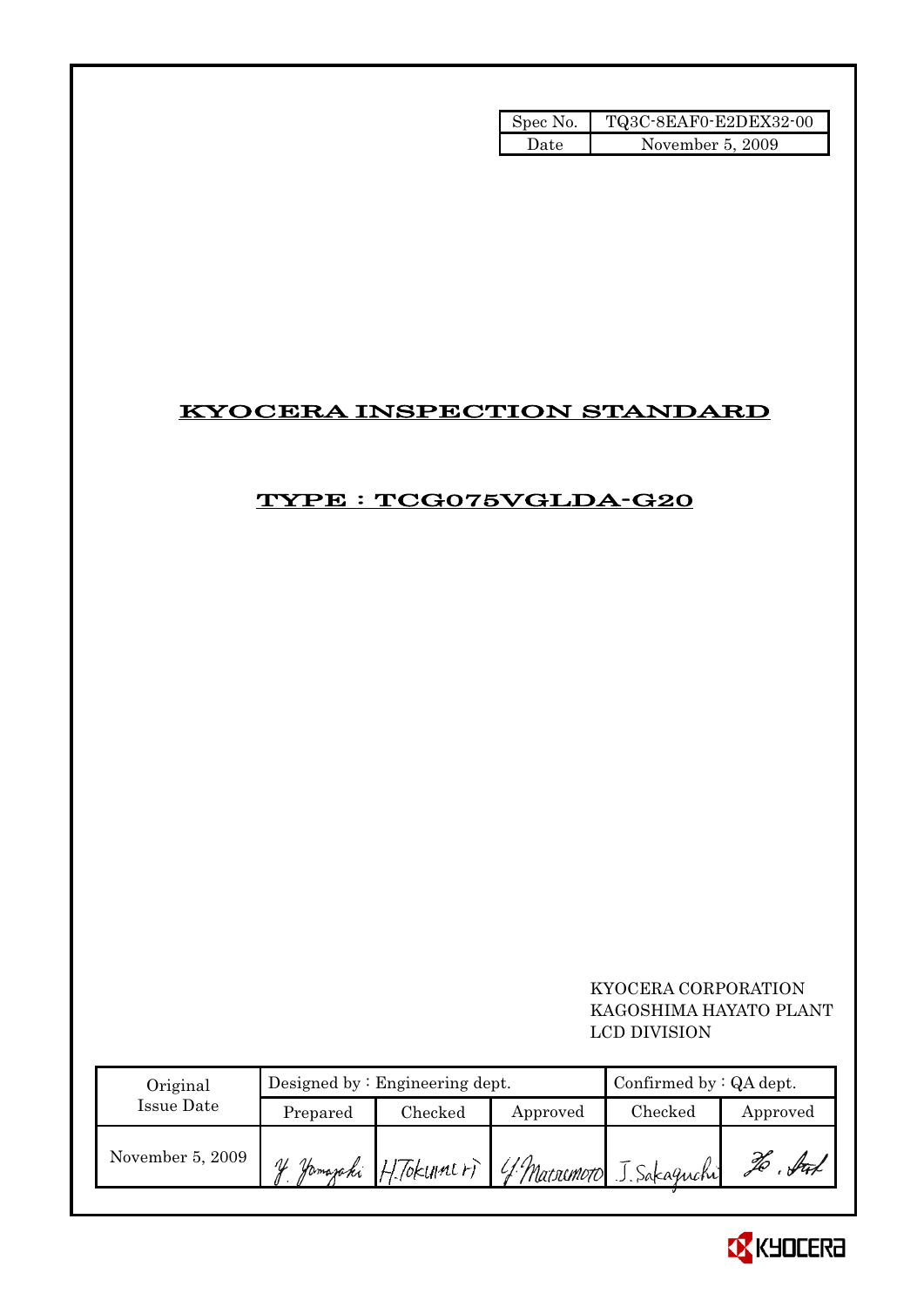| Spec No.              | Part No.        | Page |
|-----------------------|-----------------|------|
| TQ3C-8EAF0-E2DEX32-00 | TCG075VGLDA-G20 |      |

|         |             |                                 |  | Revision record |                        |                          |          |  |
|---------|-------------|---------------------------------|--|-----------------|------------------------|--------------------------|----------|--|
|         |             | Designed by : Engineering dept. |  |                 |                        | Confirmed by $:QA$ dept. |          |  |
|         | $\rm{Date}$ | Prepared                        |  | Checked         | ${\Large\bf Approved}$ | $\rm Checked$            | Approved |  |
|         |             |                                 |  |                 |                        |                          |          |  |
|         |             |                                 |  |                 |                        |                          |          |  |
| Rev.No. | $\rm{Date}$ | Page                            |  |                 | Descriptions           |                          |          |  |
|         |             |                                 |  |                 |                        |                          |          |  |
|         |             |                                 |  |                 |                        |                          |          |  |
|         |             |                                 |  |                 |                        |                          |          |  |
|         |             |                                 |  |                 |                        |                          |          |  |
|         |             |                                 |  |                 |                        |                          |          |  |
|         |             |                                 |  |                 |                        |                          |          |  |
|         |             |                                 |  |                 |                        |                          |          |  |
|         |             |                                 |  |                 |                        |                          |          |  |
|         |             |                                 |  |                 |                        |                          |          |  |
|         |             |                                 |  |                 |                        |                          |          |  |
|         |             |                                 |  |                 |                        |                          |          |  |
|         |             |                                 |  |                 |                        |                          |          |  |
|         |             |                                 |  |                 |                        |                          |          |  |
|         |             |                                 |  |                 |                        |                          |          |  |
|         |             |                                 |  |                 |                        |                          |          |  |
|         |             |                                 |  |                 |                        |                          |          |  |
|         |             |                                 |  |                 |                        |                          |          |  |
|         |             |                                 |  |                 |                        |                          |          |  |
|         |             |                                 |  |                 |                        |                          |          |  |
|         |             |                                 |  |                 |                        |                          |          |  |
|         |             |                                 |  |                 |                        |                          |          |  |
|         |             |                                 |  |                 |                        |                          |          |  |
|         |             |                                 |  |                 |                        |                          |          |  |
|         |             |                                 |  |                 |                        |                          |          |  |
|         |             |                                 |  |                 |                        |                          |          |  |
|         |             |                                 |  |                 |                        |                          |          |  |
|         |             |                                 |  |                 |                        |                          |          |  |
|         |             |                                 |  |                 |                        |                          |          |  |
|         |             |                                 |  |                 |                        |                          |          |  |
|         |             |                                 |  |                 |                        |                          |          |  |
|         |             |                                 |  |                 |                        |                          |          |  |
|         |             |                                 |  |                 |                        |                          |          |  |
|         |             |                                 |  |                 |                        |                          |          |  |
|         |             |                                 |  |                 |                        |                          |          |  |
|         |             |                                 |  |                 |                        |                          |          |  |
|         |             |                                 |  |                 |                        |                          |          |  |

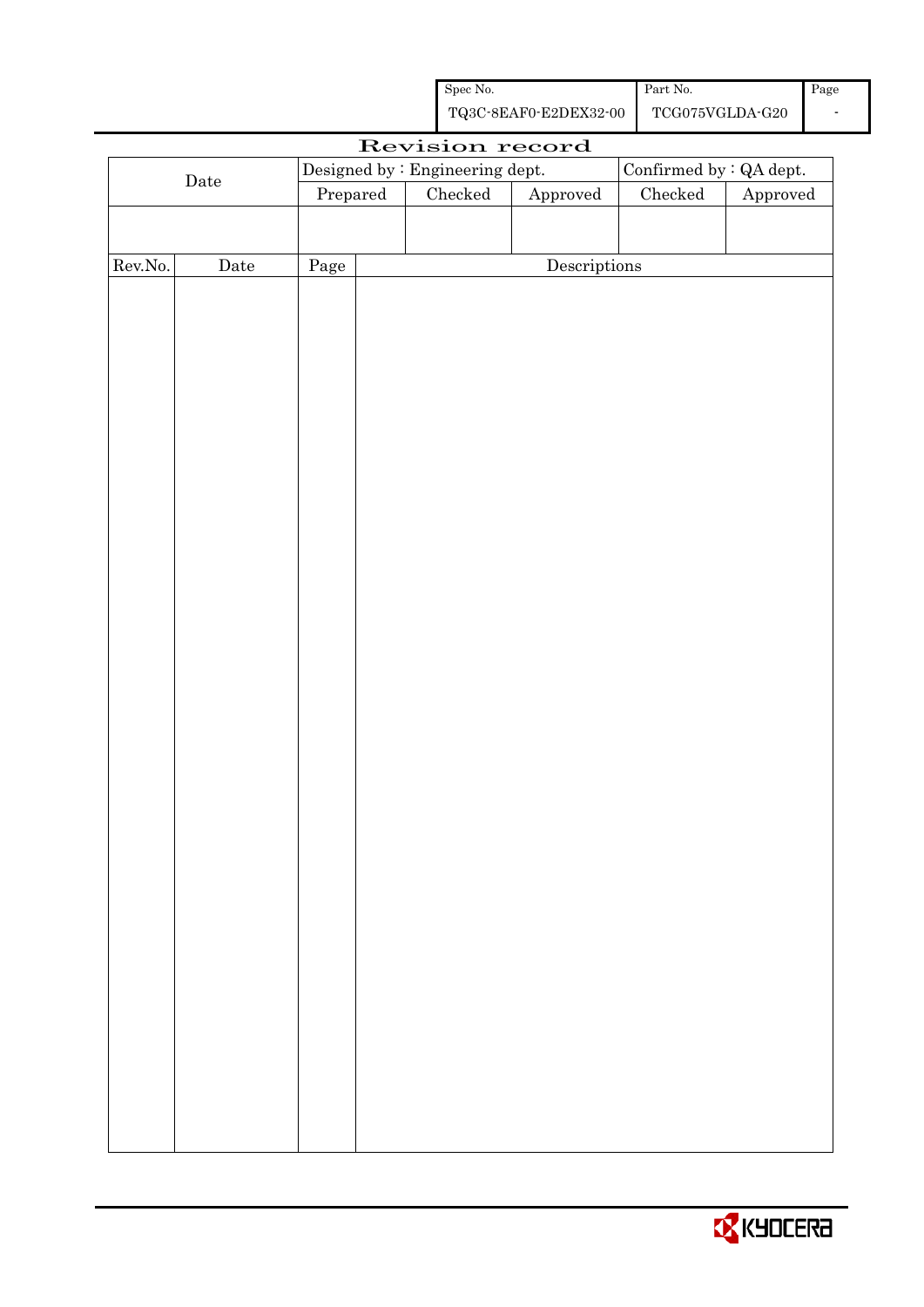| 1) Note         |                                                                                              |                           |                                                                     |  |  |  |  |
|-----------------|----------------------------------------------------------------------------------------------|---------------------------|---------------------------------------------------------------------|--|--|--|--|
|                 |                                                                                              | Note                      |                                                                     |  |  |  |  |
| General         | Customer identified anomalies not defined within this inspection standard shall be<br>1.     |                           |                                                                     |  |  |  |  |
|                 | reviewed by Kyocera, and an additional standard shall be determined by mutual                |                           |                                                                     |  |  |  |  |
|                 | consent.                                                                                     |                           |                                                                     |  |  |  |  |
|                 | 2.<br>This inspection standard about the image quality shall be applied to any defect within |                           |                                                                     |  |  |  |  |
|                 |                                                                                              |                           | the active area and shall not be applicable to outside of the area. |  |  |  |  |
|                 | Inspection conditions<br>3.                                                                  |                           |                                                                     |  |  |  |  |
|                 | Luminance                                                                                    |                           | $\div 500$ Lux min.                                                 |  |  |  |  |
|                 |                                                                                              | Inspection distance       | $\div$ 300 mm.                                                      |  |  |  |  |
|                 | Temperature                                                                                  |                           | $: 25 + 5$                                                          |  |  |  |  |
|                 | Direction                                                                                    |                           | : Directly above                                                    |  |  |  |  |
| Definition of   | Dot defect                                                                                   | Bright dot defect         | The dot is constantly "on" when power applied to the                |  |  |  |  |
| inspection item |                                                                                              |                           | LCD, even when all "Black" data sent to the screen.                 |  |  |  |  |
|                 |                                                                                              |                           | Inspection tool: 5% Transparency neutral density filter.            |  |  |  |  |
|                 |                                                                                              |                           | Count dot: If the dot is visible through the filter.                |  |  |  |  |
|                 |                                                                                              |                           | Don't count dot: If the dot is not visible through the              |  |  |  |  |
|                 |                                                                                              |                           | filter.                                                             |  |  |  |  |
|                 |                                                                                              |                           | в<br>R <sub>G</sub><br>G                                            |  |  |  |  |
|                 |                                                                                              |                           | RGBRGBRGB<br>dot defect<br>RGBRGBRGB                                |  |  |  |  |
|                 |                                                                                              | Black dot defect          | The dot is constantly "off" when power applied to the               |  |  |  |  |
|                 |                                                                                              |                           | LCD, even when all "White" data sent to the screen.                 |  |  |  |  |
|                 |                                                                                              | Adjacent dot              | Adjacent dot defect is defined as two or more bright dot            |  |  |  |  |
|                 |                                                                                              |                           | defects or black dot defects.                                       |  |  |  |  |
|                 |                                                                                              |                           | RGBRGBRGB                                                           |  |  |  |  |
|                 |                                                                                              |                           | $RG$ B $RG$ B $RG$ B                                                |  |  |  |  |
|                 |                                                                                              |                           | dot defect<br>RGBRGBR<br>G                                          |  |  |  |  |
|                 |                                                                                              |                           |                                                                     |  |  |  |  |
|                 | External                                                                                     | Bubble, Scratch,          | Visible operating (all pixels "Black" or "White") and non           |  |  |  |  |
|                 | inspection                                                                                   | Foreign particle          | operating.                                                          |  |  |  |  |
|                 |                                                                                              | (Polarizer, Cell,         |                                                                     |  |  |  |  |
|                 |                                                                                              | Backlight)                |                                                                     |  |  |  |  |
|                 |                                                                                              | Appearance                | Does not satisfy the value at the spec.                             |  |  |  |  |
|                 | Others                                                                                       | inspection<br>LED wire    | Damaged to the LED wires, connector, pin, functional                |  |  |  |  |
|                 |                                                                                              |                           | failure or appearance failure.                                      |  |  |  |  |
|                 | Definition                                                                                   | Definition of circle size | Definition of linear size                                           |  |  |  |  |
|                 | of size                                                                                      |                           |                                                                     |  |  |  |  |
|                 |                                                                                              |                           |                                                                     |  |  |  |  |
|                 |                                                                                              |                           |                                                                     |  |  |  |  |
|                 |                                                                                              |                           |                                                                     |  |  |  |  |
|                 |                                                                                              |                           |                                                                     |  |  |  |  |
|                 |                                                                                              |                           | )/2                                                                 |  |  |  |  |